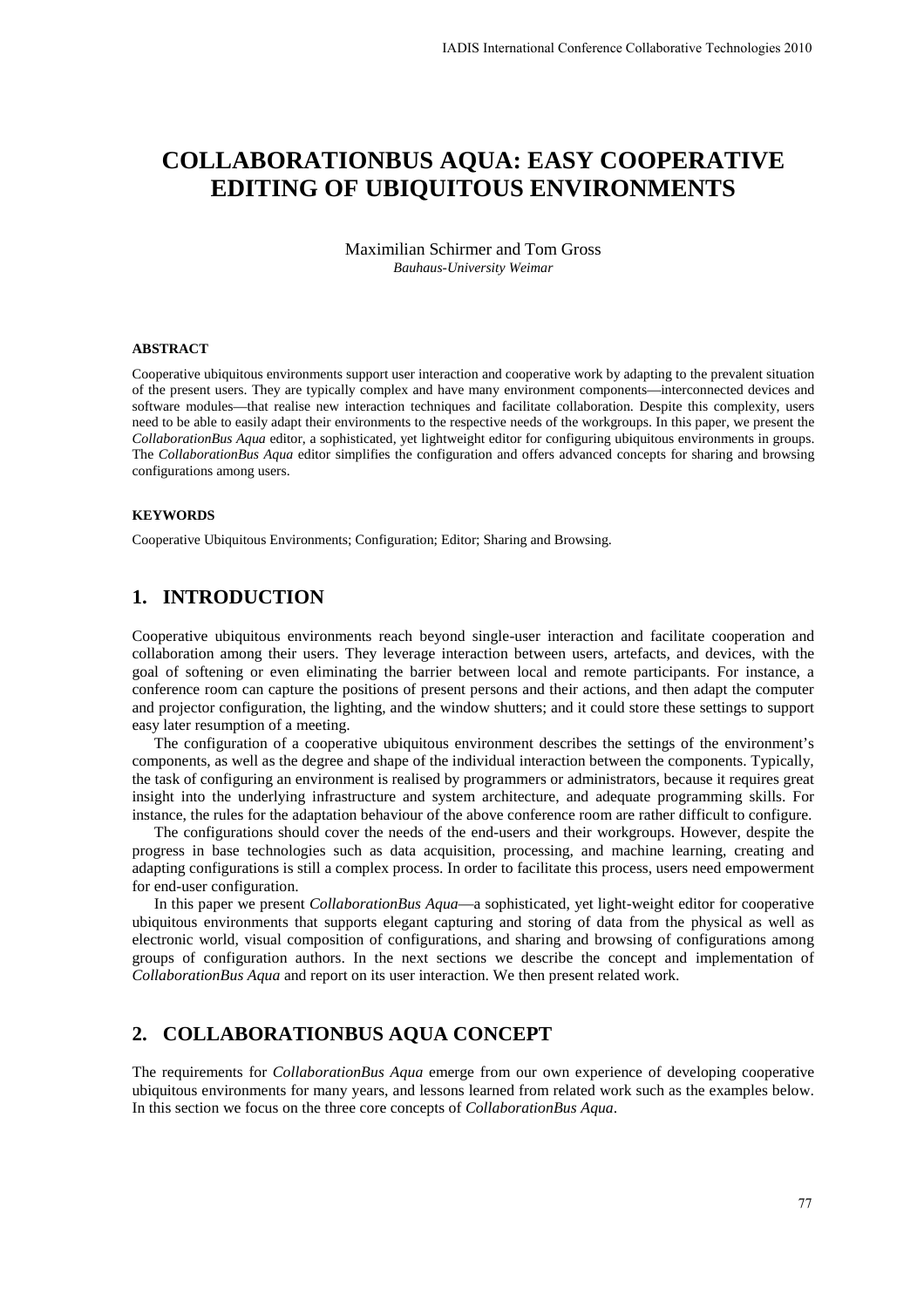### **2.1 Advanced and Easy Capturing of Data**

The *CollaborationBus Aqua* editor includes an ubiquitous sensor-based platform that distributes and processes gathered data in the form of sensor events. The powerful sensor-based platform *Sens-ation* (Gross et al. 2006) manages all the capturing, processing, and storing of the data for the users in the background. The combination of *CollaborationBus Aqua* and *Sens*-*ation* provides access to the environment components: sensors that gather data, inference engines that process gathered data, and actuators that trigger feedback in the user environment. Furthermore, *Sens-ation* offers a broad range of gateways as interfaces for the easy management of components and access to both raw and processed sensor data.

Sensors are either hardware sensors for light, movement, temperature, noise; or software sensors for applications such as email, Web browser, office applications. The gathered data is used to abstract awareness information about the users in a cooperative ubiquitous environment.

Inference engines in the *Sens-ation* platform process incoming sensor data. This processing mechanism allows to infer higher-order information from the raw sensor data. Processing results vary from simple mathematical calculations (e.g., mean values) up to complex interdependent processing chains that involve multiple inference engines' results. Results from inference engines are transferred back to the platform as sensor events, so clients and actuators can access them through all available gateways.

Actuators realise actions within the environment according to the results of the inference process. Just like sensors, actuator components are either software applications or hardware devices. While hardware actuators change physical settings within the environment, software actuators typically serve as means of presenting notifications on a computer monitor.

### **2.2 Composing Configurations Visually**

In *CollaborationBus Aqua* users visually compose configurations using the components of the platform. The editor follows the visual programming paradigm that supports configuration tasks by means of visually appealing graphical representations (Myers 1986). These graphical representations abstract programmatic behaviour, yet still provide an indication of the underlying technology. The *CollaborationBus Aqua* editor uses distinct graphical elements for sensors, inference engines, and actuators.

Figure 1 shows our scheme of configurations consisting of one or more sensors, one or more inference engines, and one or more actuators. In this exemplary configuration, a user wants to be notified when the temperature measured by a temperature sensor has reached a defined threshold. The user has connected the sensor's output to an inference engine's input, and the inference engine's output to an actuator's input. The inference engine evaluates the incoming temperature and notifies the actuator.



Figure 1. Scheme of configurations including example.

Environment components are instantiated by drag-and-drop. Users create connections among them by drawing lines between two individual representations. The editor handles the necessary technical procedures in the background and provides an indication whether the established connections are correct on a technical as well as on a semantic level.

The data type validation mechanism evaluates compatibilities and notifies users with a warning if they create connections that form incompatible relationships between components. This avoids that the composition results in unpredictable behaviour within the environment. Typical examples for incompatibilities are: connecting two outputs of components (e.g., connecting the outputs of two sensors with each other), or connecting components with incompatible data types (e.g., connecting a temperature sensor with a Boolean inference engine).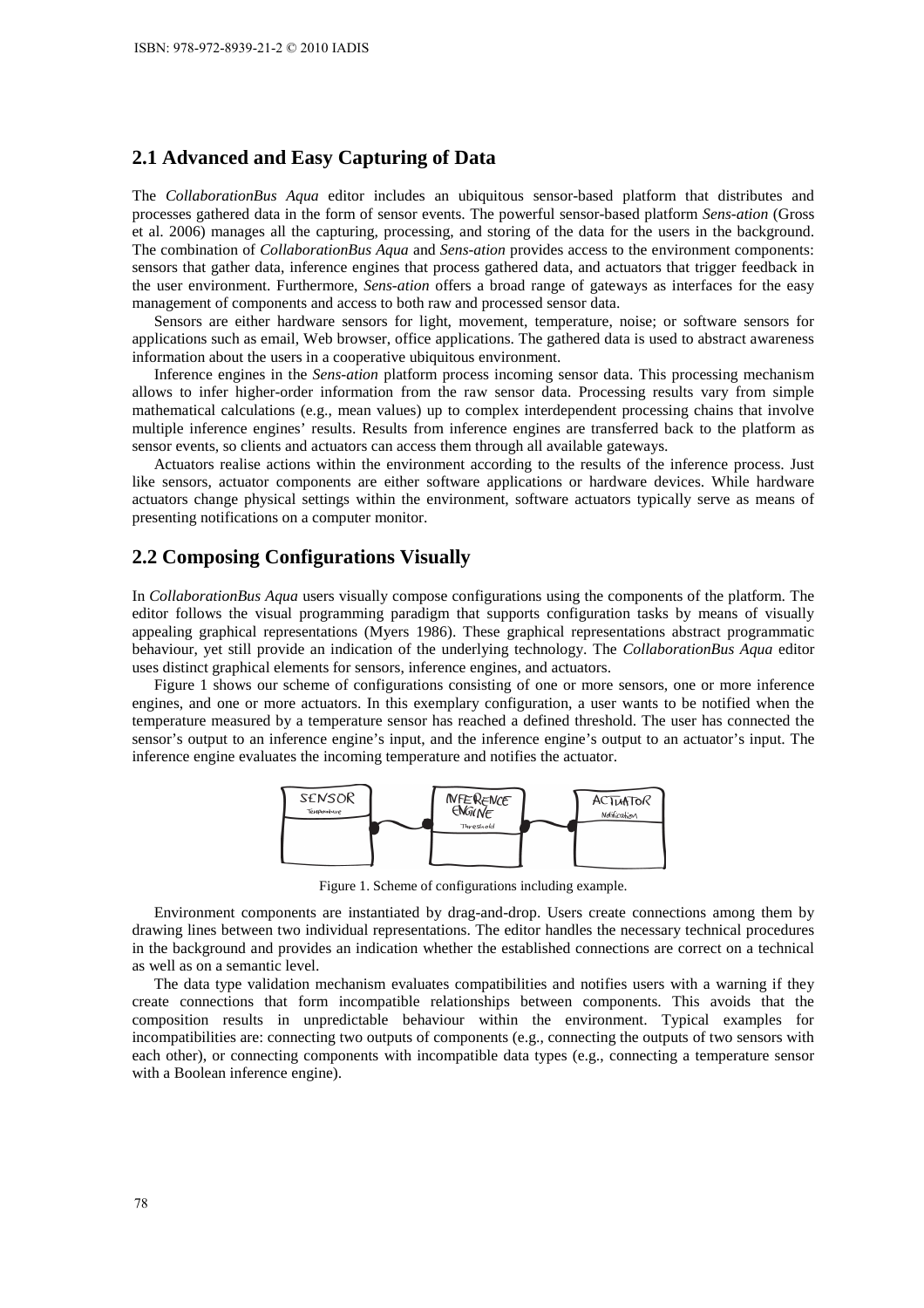### **2.3 Sharing and Browsing Configurations**

*CollaborationBus Aqua* encourages its users to share, explore, and reuse configurations. In *CollaborationBus Aqua* all configurations are accessible through a shared repository, which allows groups of authors to cooperate during the composing. This repository especially provides beginners, who do not have experience with configuring ubiquitous environments, with an entry point to the system (Mackay 1990). With a growing number of configurations in the repository, beginners get a good sample of configurations and learn about their cooperative ubiquitous environment and configuration options therein.

Users can choose between sharing and privacy—that is, they can either place their configuration in a shared repository that every user in a group can access, or save their configuration in a private local file (see (Greif & Sarin 1986) for early findings on sharing and privacy).

The shared repository facilitates synergies among users. Components instantiated within the *CollaborationBus Aqua* editor refer to concrete physical artefacts or software instances. We define synergies as the *similar use of the same components* within the repository of available configurations. When users access components that are already part of other users' configurations, all users involved receive information about their mutual components. The notification encourages them to explore each other's configuration or contact each other to discuss synergies.



Figure 2. Synergies in shared cooperative ubiquitous environment configurations.

The underlying mechanism works as follows (cf. Figure 2): the shared repository of configurations is a set of components. Any configuration therein forms a subset of components. When the intersection of any number of configurations produces a set that is not the empty set, synergies occur.

### **3. COLLABORATIONBUS AQUA IMPLEMENTATION**

The *CollaborationBus Aqua* editor is a stand-alone application based on Java 1.5.0\_13, MySQL 5.0.41, and Apache 2.0.59 on Mac OS X 10.4.9 and as such was straight-forward to implement and provides user interaction concepts that are well known to end-users. It acts as a client to the *Sens-ation* sensor platform.

*CollaborationBus Aqua* is comprised of five core subsystems that implement the main program logic (cf. Figure 3). The *CBAGUI* subsystem is responsible for managing both the *CBABrowser* component as well as the *CBAGraph* component that forms the editor's core. The *CBAGraphHandler* subsystem manages the creation of the visual representations for the components and devices of the environment. The *CBASensationHandler* subsystem communicates directly with the associated *Sens-ation* instance via XML-RPC (Scripting News Inc. 2010) and distributes the gathered data and its available components to the *CBAGraphHandler*. The management and delegation of actuator components is realised by the *CBAActuatorHandler* subsystem. It manages all available and instantiated actuators and communicates directly to *Sens-ation* via XML-RPC. It provides actuator parameters for the graphical representations of actuator components to the *CBAGraphHandler.* The *CBASharing* subsystem directly relates to the *CBAGUI* subsystem. It handles access to the repository of shared configurations by delegating tasks to a database server. It also processes the related data for display within the graphical user interface and implements the synergy finding algorithm. IADIS International Conference Collaborative Technologies 2010<br> **Ations**<br> **Ations**<br> **Ations**<br> **Ations**<br> **Ations**<br> **Ations**<br> **Ations**<br> **Ations**<br> **Ations**<br> **Ations**<br> **Ations**<br> **Ations**<br> **Ations**<br> **Ations**<br> **Ations**<br> **Ations**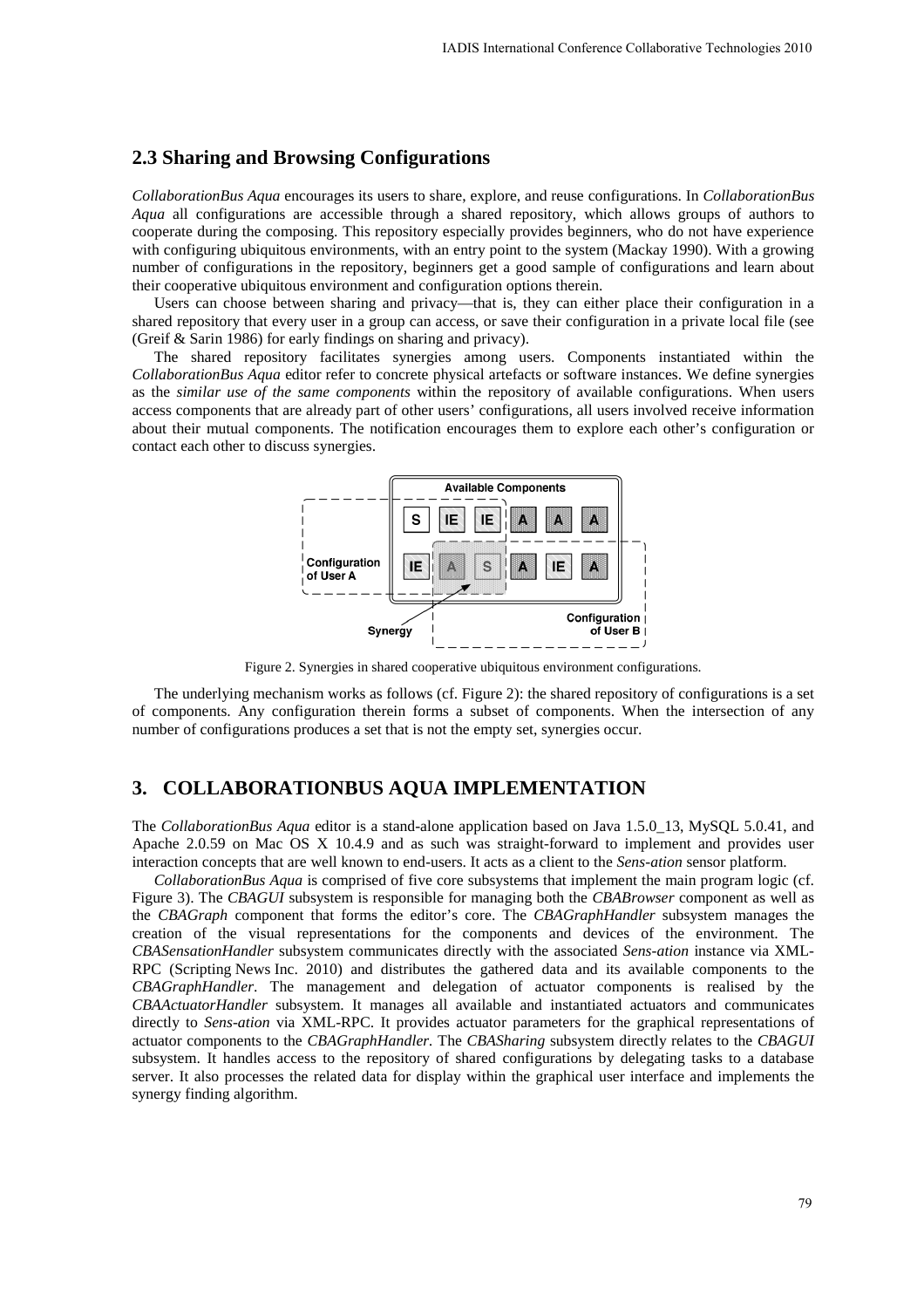

Figure 3. Component diagram of *CollaborationBus Aqua*.

Subsequently, we explain how the concepts from Section 2 are implemented with the five subsystems. Please note that *CollaborationBus Aqua* has been completely implemented and deployed; yet, due to page limitations we cannot provide a deployment diagram.

## **3.1 Data Capturing**

*CollaborationBus Aqua* requests and obtains data as a client for the *Sens-ation* platform. The editor implementation makes use of the XML-RPC gateways with synchronous communication. *CollaborationBus Aqua* relies on synchronous communication, because it is important to apprise all users condition without any noticeable delay. The *CBASensationHandler* subsystem of *CollaborationBus Aqua* implements communication management and initiation. It encapsulates connections to various *Sens-ation* platforms and keeps a history. The *CBASensationHandler* acts as a surrogate for the actual *Sens-ation* connection that is active. Instead of interacting directly with *Sens-ation*, all components of the *CollaborationBus Aqua* system direct their requests to the *CBASensationHandler*. The *Sens-ation* connection components make use of the Java XmlRpcClient implementation as well as the Java WebServer implementation (both from the corresponding Apache project framework (Apache Software Foundation 2010). While the XmlRpcClient is used to send requests to *Sens-ation* (e.g., for acquiring information about available sensors), the WebServer component listens for notifications that are sent from *Sens-ation* when a sensor event of an observed sensor occurs.

## **3.2 Visual Composing**

Visual composing in the *CollaborationBus Aqua* editor is implemented in the *CBAGraphHandler* subsystem and based on a Model-View-Controller (MVC) pattern. The base of the visual composing graphical user interface is an interactive graph interface element, the *CBAGraph*. This graph implementation bases on the Java JGraph (JGraph Ltd 2009) framework that provides a graph component for the Java Swing framework. The *CBAGraph* component in the *CBAGraphHandler* subsystem contains the *CBAGraphModel* with the necessary data for each node in the graph, as well as information about relationships between graph nodes. The *CBACellViewFactory*, *CBACellView*, and *CBAVertexRenderer* components realise the visual representations of these graph nodes, in conjunction with the *CBAGraphRouting* component that generates control points for the rendering of smooth spline-based edges between the nodes of the graph.

## **3.3 Sharing and Browsing Configurations**

Sharing and browsing configurations is implemented in the *CBASharing* subsystem. Its *CBASharingDatabase* provides an abstraction layer to the underlying MySQL database and implements the functional behaviour to save and load configurations. An identifier string and the creator of the composition uniquely identify every composition. Each composition in the GUI is serialised to an internal XML representation, which facilitates their internal handling, and includes all necessary information to reload, edit,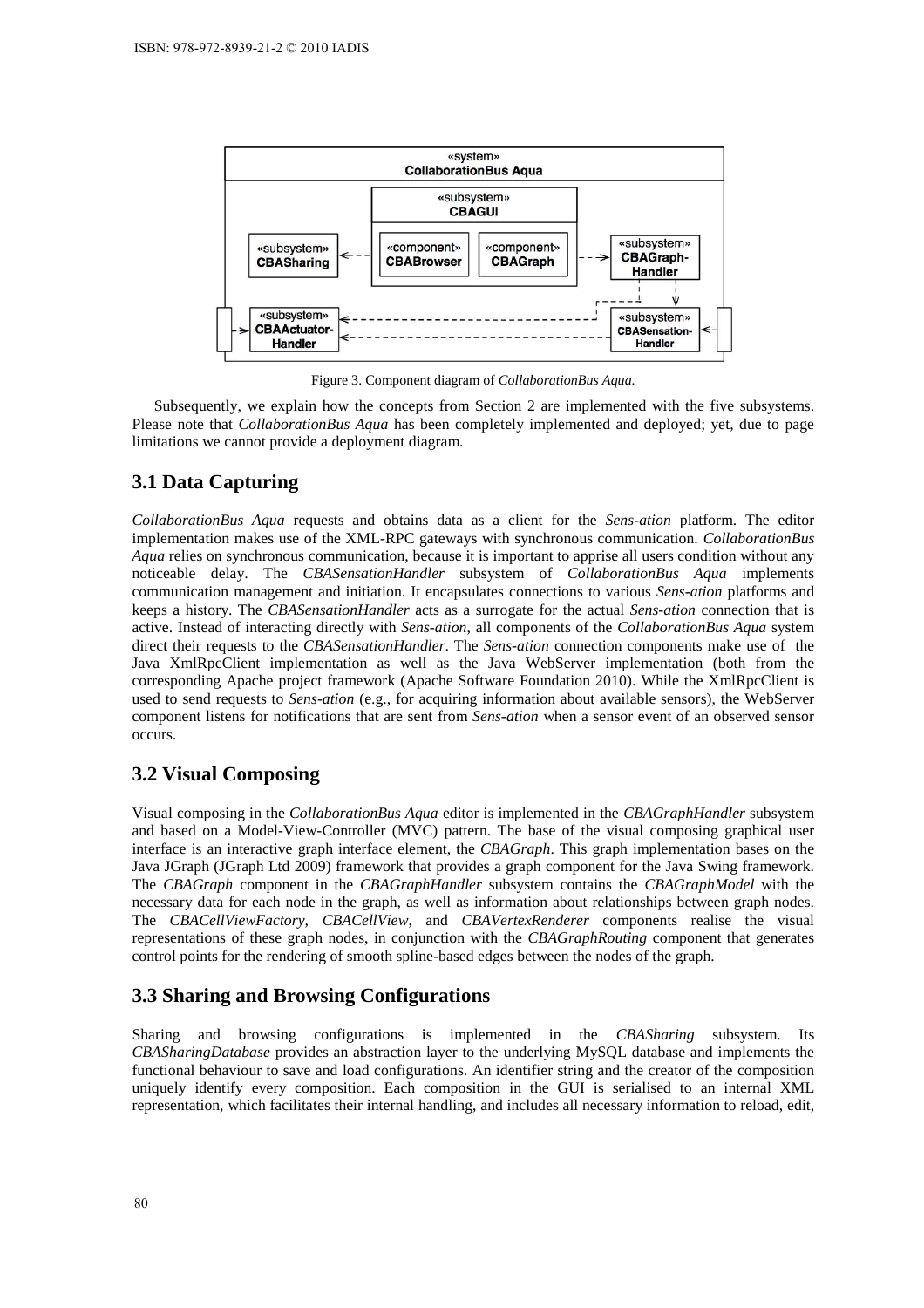and share configurations. The identifier string, the creator, and the XML representation of the composition are stored persistently in the database.

In order to detect synergies in shared configurations, a set of comparisons across all configurations in the repository is necessary. The components' identifiers and their locations are compared. When both the identifiers and the locations of two components match, a synergy is detected. For this purpose, an XML pull parser sequentially scans all configurations in the repository and evaluates the contained components. When a synergy is detected, a synergy flag is set for the corresponding component in the *CBAGraphModel*. During the graph rendering cycle, the *CBAGraphHandler* triggers the display of a graphical synergy notification for all graph nodes that are marked with the synergy flag. The synergy notification also contains the identifiers of configurations with synergies, as well as information about their authors. Users can directly explore and browse these configurations to find out more about them.

### **4. COLLABORATIONBUS AQUA USER INTERACTION**

*CollaborationBus Aqua* consists of the Main Window (cf. Figure 4(a)) and the Inspector (cf. Figure 4(b)). The Main Window provides four parts: (aa) the Operation Mode toolbar on the top end of the window, (ab) the Component Browser below, (ac) the Composer in the centre of the window, and (ad) the Statusbar in the bottom of the window.



Figure 4. Graphical user interface of *CollaborationBus Aqua*, with (a) the Main Window, and (b) the Inspector.

### **4.1 Connecting, Editing, and Sharing**

The Operation Mode toolbar of the Main Window of *CollaborationBus Aqua* provides on the left side the access to three basic Operation Modes: Connecting, Editing, and Sharing. Switching to one of the modes changes the content of the Main Window. On the right side of the Operation Mode toolbar, two additional buttons allow users to delete components and to open the Inspector. In the Connecting Mode, users either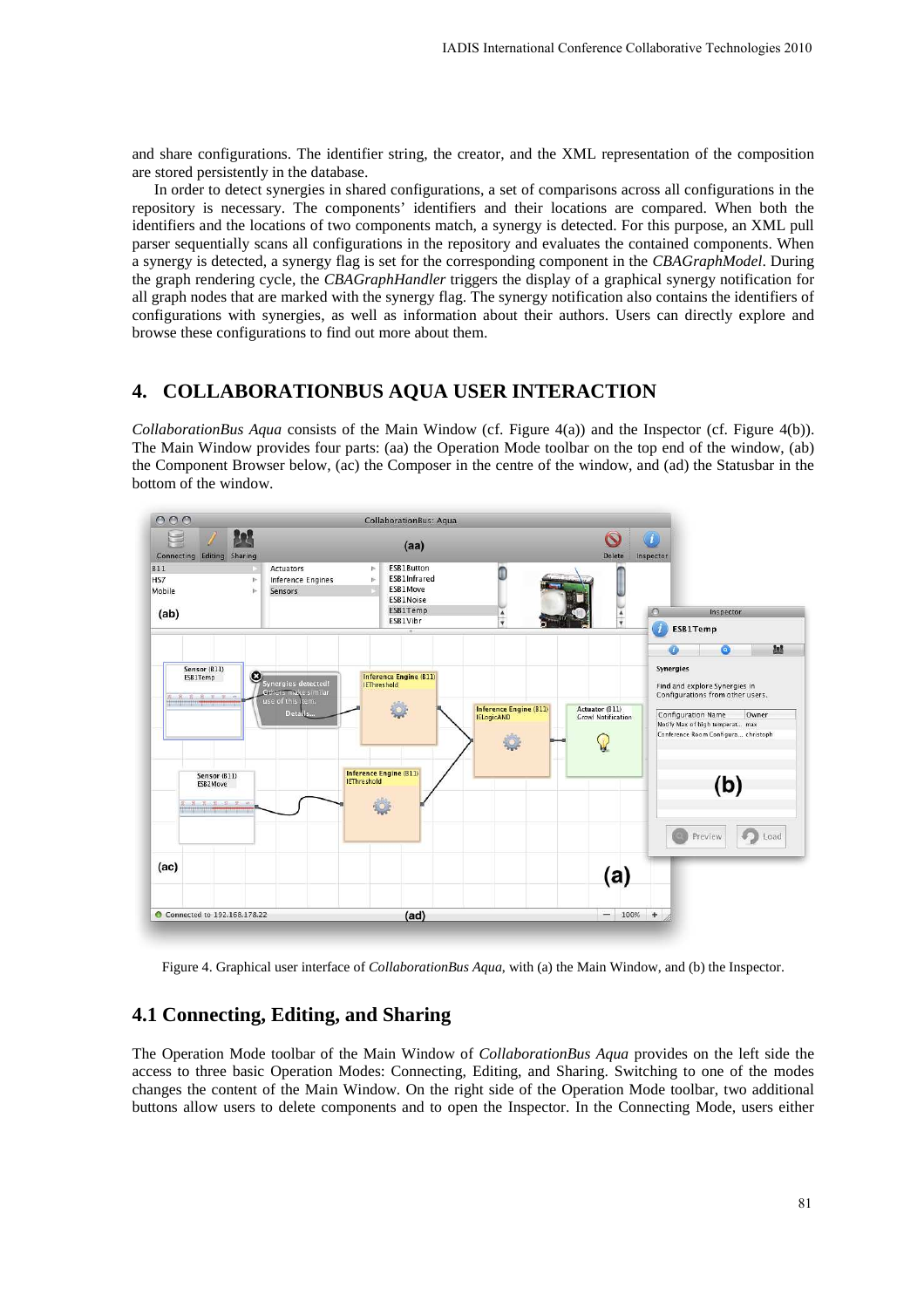enter the appropriate connection details of the *Sens-ation* instance they want to connect to or select one from the connection history list. Once users establish a connection, the Editing and Sharing Modes can be accessed. The Editing Mode is the core of the application and provides the Component Browser, the Composer, and the Inspector. From the Component Browser, components are instantiated by simply dragging them to the Composer, where they are transformed into graph nodes. The Inspector allows exploring and configuring selected components. In the Sharing Mode, users browse the repository of available configurations to learn about their environment or to find a template as a starting point for an editing process.

### **4.2 Exploring and Configuring Components**

The Inspector provides detailed information and configuration options for components in the Editing Mode and dynamically changes its content in relation to selected components. For example, if users select a sensor component, the inspector only displays information about it and its recent events; if they select an inference engine or actuator component, the Inspector also provides means of configuring their parameters. The Inspector is a floating palette window always located on top of other windows of the editor. Figure 5 shows the Operation Modes of the Inspector. Changing between Operation Modes follows the pattern of the Main Window: a toolbar with three different toggle buttons representing the associated modes.



Figure 5. The operation modes of the inspector: (a) General information, (b) Recent events, and (c) Synergy browser.

The (a) General Information Mode displays common data about the selected component (e.g., its location, owner). This helps users to identify physical components in their environment. Furthermore, they provide a common ground for communication with other users of these components, because they allow explicit identification. The (b) Recent Events Mode provides an overview of the component's recent condition, which is mostly useful for sensor and inference engine components. It displays either a graphical or a tabular visualisation of the recent events, according to the component and its data type. For instance, a temperature sensor produces numerical event values, which can be visualised as a temperature graph, while an inference engine that evaluates a given input value against a threshold will output Boolean values, which require a tabular visualisation. The (c) Synergy Browser Mode allows user to quickly inspect a component's synergies within other configurations in the form of a tabular configuration listing. In the case of existing synergies, the Inspector provides two buttons for either previewing or loading a selected configuration with synergies.

### **5. RELATED WORK**

There are several end-user editors for editing and managing configurations of ubiquitous environments. They provide inspiring concepts with respect to their enabling middleware (e.g., *eGadgets*), their scheme of the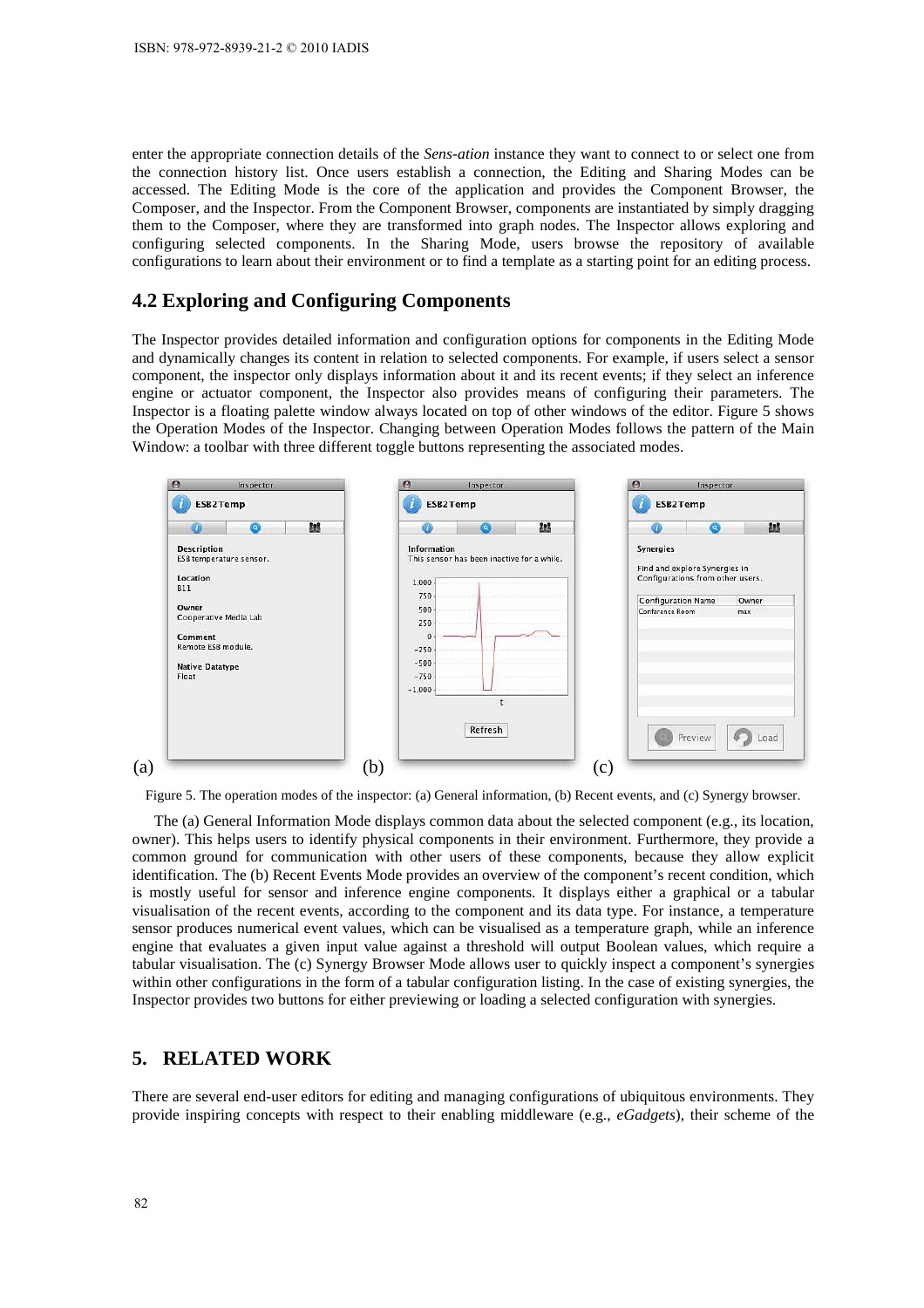configurations (e.g., *iCAP*), and easy user interaction (e.g., *Jigsaw*). As a limiting factor they mostly focus on individual end-users editing configurations of single-user settings.

In *eGadgets* (Mavrommati et al. 2004) a *Gadgetware Architectural Style* (*GAS)* framework for interconnecting reusable components in the form of devices, and a *GAS* editor for building custom compositions were developed. While an enabling middleware manages and controls all components within the framework, the editor hides complexity from users. The editor retains insight to the dataflow to avoid behaving like a black box for users. By means of connecting the components' inputs and outputs, users generate a range of scenarios consisting of home appliances that have been adapted to be accessible through the *GAS* platform. The *GAS* framework models individual components following a plug-synapse model, where each component offers a set of abilities and requests services from other components. Devices in the physical world are represented as plugs. When different plugs are instantiated and connected, they form synapses. This model abstracts and represents compatible data types and data flows, and thus effectively helps users understand which components can be interconnected. In contrast to the *eGadgets* editor, *CollaborationBus Aqua* focuses on a cooperative composing process for ubiquitous computing environments, and offers a sharing and browsing mechanism with synergy notifications. IADIS International Conference Collaborative Technologies 2010<br>
ion (e.g., Jiggaw). As a limiting factor they mostly focus or<br>
ele-user settings,<br>
Gadgensure Architecturari Spyle (GAS) Farmework for<br>
ele-user settings,<br>

Another related editor is the *iCAP* (Lim & Dey 2009; Sohn & Dey 2003) editor that allows users to prototype applications and scenarios for context-aware environments. Following a pen-based interaction technique, the system's components (input and output devices) may be interconnected to form a conditional rule-based construct in a user-friendly way. The *iCAP* editor allows users to draw their own sketches, which are used to represent the underlying devices within the editor environment. These sketches help to generate a deeper understanding of the constructed prototype and the interrelations between devices. When components are connected, their rule-based interaction can be tested in the editor's run mode that allows the simulation of certain input states as well. Similar to the *eGadgets* editor, *iCAP* realises a single-user concept. In contrast, *CollaborationBus Aqua* aims at leveraging cooperative editing of ubiquitous computing compositions and offers synergy notifications.

The *Jigsaw* editor (Dey & Newberger 2009; Humble et al. 2003) is a graphical front-end to a useroriented framework that supports users in configuring domestic ubiquitous environments. Users move dragging components (represented as jigsaw pieces) from the editor's list view onto a canvas to create compositions that interconnect hardware sensors and devices from a domestic environment. Differences among the jigsaw pieces (either output port, or input port, or both) reflect the connection properties of the underlying devices and help users to identify what devices are compatible and can be connected. The editor provides both visual and auditory feedback when interactions occur, and visualises the dataflow to help users keep track of sensor updates. In contrast to the Jigsaw editor, *CollaborationBus Aqua* relies on a sophisticated sensor-based ubiquitous computing event notification infrastructure with multifarious environment components and offers powerful mechanisms for filtering or further processing of gathered data.

### **6. CONCLUSIONS**

Cooperative ubiquitous environments combine ubiquitous computing with the general aim of supporting collaboration and cooperation in a shared information space, as envisioned in computer-supported cooperative work (Bannon & Schmidt 1989). These environments require a lot of interconnected devices and software components in order to realise new interaction techniques and facilitate collaboration through them.

We introduced *CollaborationBus Aqua* that provides mechanisms and easy interfaces for accessing sensors and the event data they capture as well as for composing configurations. It is a continuation of our CollaborationBus editor (Gross & Marquardt 2007) with a special focus on end-users—combining easy handling with complex compositions. In particular, this editor is based on a sophisticated interaction concept that abstracts from the technical complexity of the cooperative ubiquitous environment and its components and allows users to focus on the semantics of their configurations. With the sharing and browsing mechanisms, users can exchange their configurations—this is particularly helpful for novice users who can browse existing configurations and do learning by example.

The *CollaborationBus Aqua* editor currently supports the management of sensors, inference engines, and actuators. For the future, users would benefit from including more capabilities for visualising and simulating sensor data. While users are presented with a simple configuration process, the editor in the current form has